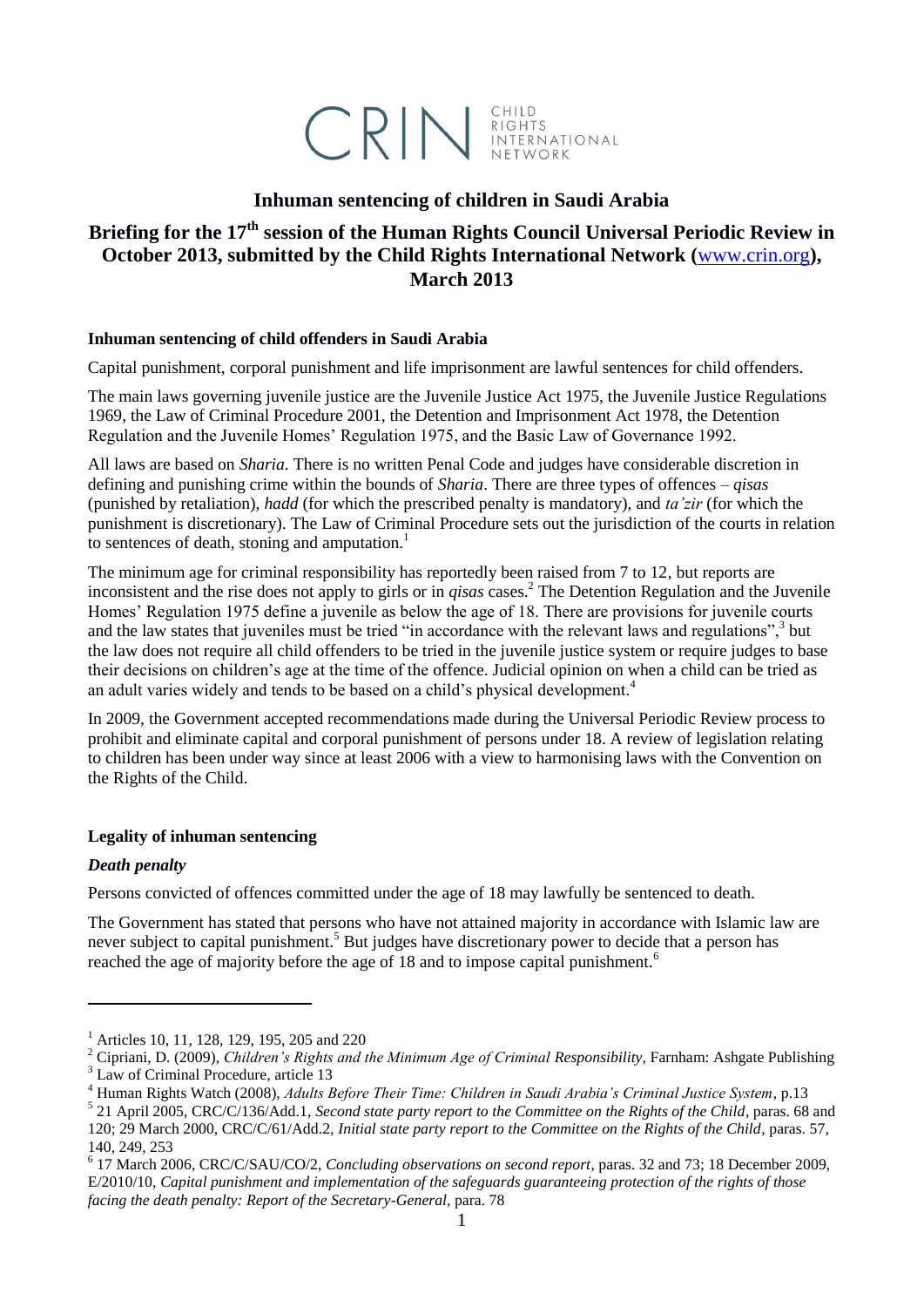#### *Corporal punishment*

Corporal punishment (amputation and flogging) is lawful as a sentence, including for child offenders. Flogging is mandatory for a number of offences (*hadd*), and can be ordered at the discretion of judges (*ta'zir*). Sentences range from dozens to thousands of lashes, and are usually carried out in instalments, at intervals ranging from two weeks to one month.<sup>7</sup> The Juvenile Justice Regulations 1969 encourage juvenile courts to settle cases without placing children in supervised facilities and to limit penalties to admonishment, guidance, counselling or a reprimand, but under the Juvenile Justice Act 1975 young persons under 18 may be sentenced to corporal punishment, including flogging, stoning and amputation.

### *Life imprisonment*

Life imprisonment appears to be lawful as a punishment for child offenders. The Government has stated that minors may not be detained in a public prison and must be placed in supervised residential institutions.<sup>8</sup> The law allows judges to reduce the period of time which children spend in supervised institutions "if they memorize the Holy Koran or improve their behaviour".<sup>9</sup> There is no explicit prohibition of life imprisonment for child offenders.

#### **Inhuman sentencing in practice**

Official statistics on death sentences and executions are not published. In 2005, a 14-year old boy was reportedly sentenced to death for a murder committed when he was 13.<sup>10</sup> In the same year, 126 children were held in juvenile detention centres for committing murder, and in 2006, 40 of the 220 detainees at the Jeddah Social Observation Home were boys under 16 charged with murder, suggesting that many children are at risk of judicial execution.<sup>11</sup> According to Amnesty International, two child offenders were executed in 2007 (one aged 15 or 16 at the time of the offence, one aged 16 at the time of execution) and two in 2009 (both aged 17 at the time of the offence).<sup>12</sup> In January, Saudi Arabia is also reported to have carried out the execution of a woman who was 17 years old when she allegedly killed a baby in her care.<sup>13</sup>

A review of sentences by Human Rights Watch found that it was rare for them not to include flogging.<sup>14</sup>

We have no information regarding children sentenced to life imprisonment.

### **Recommendations from human rights treaty monitoring bodies**

#### *Committee on the Rights of the Child*

**.** 

In its Concluding observations (CRC/C/SAU/CO/2, 17 March 2006), the Committee on the Rights of the Child expressed deep concern over the discretionary power that judges have "which is often when presiding over criminal cases involving children, to decide that a child has reached the age of majority at an earlier age, and that as a consequence capital punishment is imposed for offences committed by persons before they have

<sup>7</sup> Amnesty International (January 2008), AI Index: MDE 23/003/2008, 11 January 2008, Further Information on UA 69/07 (MDE 23/013/2007, 16 March 2007) Fear of Flogging/ Prisoners of conscience/ Torture and other ill-treatment and Update on MDE 23/040/2007, 19 November 2007

<sup>8</sup> 21 April 2005, CRC/C/136/Add.1, *Second state party report to the Committee on the Rights of the Child*, para. 36

<sup>&</sup>lt;sup>9</sup> 21 April 2005, CRC/C/136/Add.1, *Second state party report to the Committee on the Rights of the Child*, para. 66

<sup>10</sup> Human Rights Watch (2008), *Adults Before Their Time: Children in Saudi Arabia's Criminal Justice System*

<sup>&</sup>lt;sup>11</sup> Reported in Human Rights Watch (2008), *The Last Holdouts: Ending the Juvenile Death Penalty in Iran, Saudi Arabia, Sudan, Pakistan, and Yemen*

<sup>&</sup>lt;sup>12</sup> Amnesty International, *Executions of juveniles since 1990*, , accessed 4 May 2010

<sup>13</sup> Human Rights Watch, "Halt execution of Sri Lankan migrant worker" 8 January 2013

<sup>14</sup> Human Rights Watch (2008), *Adults Before Their Time: Children in Saudi Arabia's Criminal Justice System*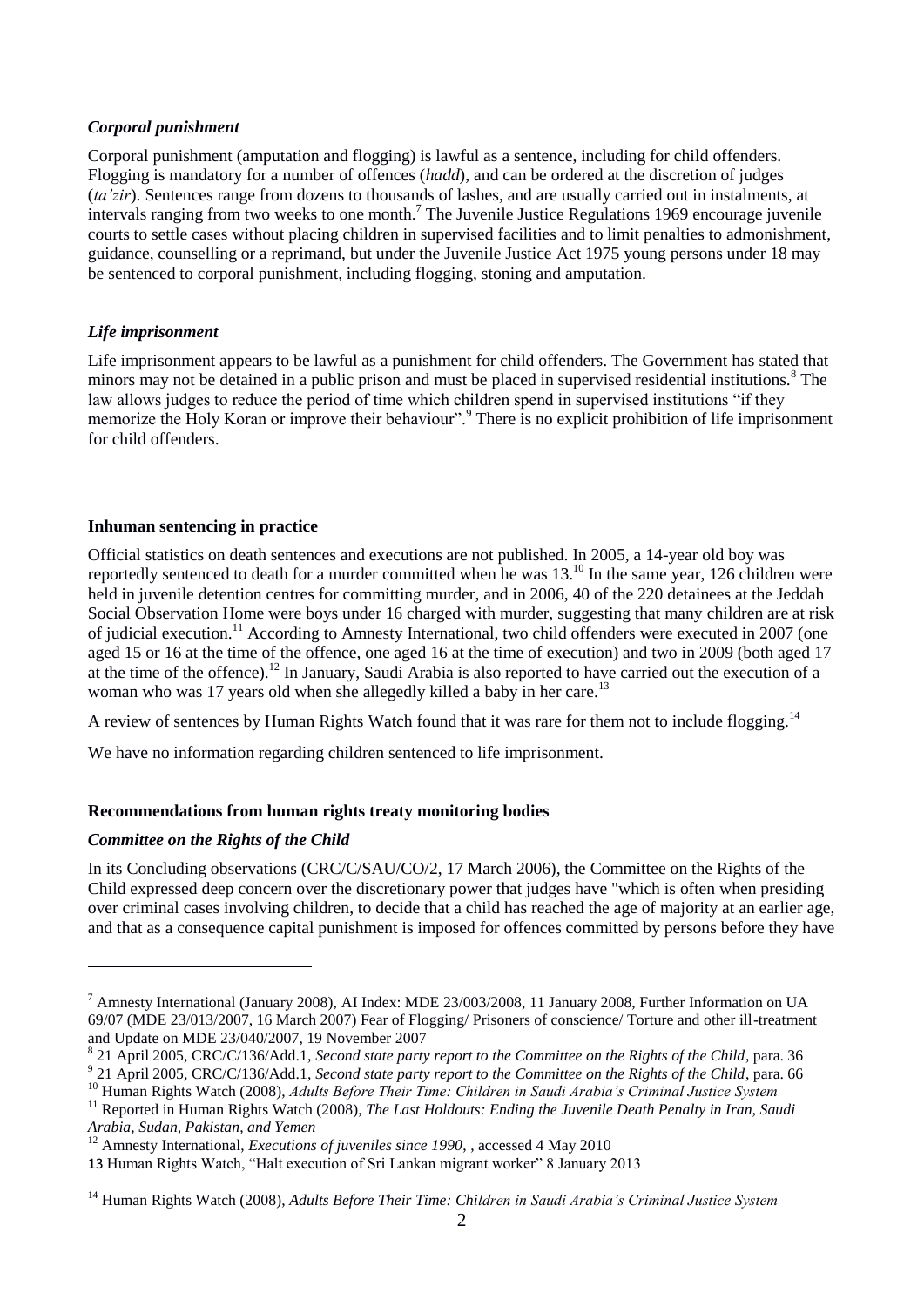reached the age of 18."<sup>15</sup> The committee urged "the State party to take the necessary steps to immediately suspend the execution of all death penalties imposed on persons for having committed a crime before the age of 18, to take the appropriate legal measures to convert them into penalties in conformity with the provisions of the Convention and to abolish as a matter of the highest priority the death penalty as a sentence imposed on persons for having committed crimes before the age of 18, as required by article 37 of the Convention."<sup>16</sup>

The Committee was also "concerned at reports of extrajudicial and summary floggings of teenagers suspected of behaviour deemed immoral and acts of police brutality" and urged "the State party to take all necessary steps for the immediate abolition of extrajudicial and summary floggings of teenagers, and also other forms of cruel, inhuman or degrading punishments imposed on persons having committed a crime when under the age of 18 years, including acts of police brutality."<sup>17</sup>

In its 2001 Concluding Observations (CRC/C/15/Add.148), the Committee had also recommended "that the State party take immediate steps to halt and abolish by law the imposition of the death penalty for crimes committed by persons under 18" and that Saudi Arabia "take all necessary steps to end the imposition of corporal punishment, including flogging and other forms of cruel, inhuman or degrading treatment and punishment on persons who may have committed crimes when they were under 18."*<sup>18</sup>*

The Committee was also "concerned that [...] the age of majority is not defined"<sup>19</sup> and recommended "that the State party establish a system of juvenile justice, fully integrating into its legislation and practice the provisions of the Convention, in particular articles 37, 40 and 39, as well as other relevant international standards in this area, such as the Beijing Rules, the Riyadh Guidelines, the United Nations Rules for the Protection of Juveniles Deprived of their Liberty and the Vienna Guidelines for Action on Children in the Criminal Justice System....<sup>"20</sup>

### *Committee Against Torture*

In its Concluding observations (12 June 2002, CAT/C/CR/28/5), the Committee against Torture was concerned about "the sentencing to, and imposition of, corporal punishments by judicial and administrative authorities, including, in particular, flogging and amputation of limbs, that are not in conformity with the Convention" and recommended the State party to "re-examine its imposition of corporal punishments, which are in breach of the Convention…"

## **UN Special Procedures' Recommendations**

(UN Special Rapporteur on the independence of judges and lawyers, country visit 20 to 27 October 2002, E/CN/2003/65/Add.3, paragraphs 71, 104 and 111i respectively)

"The Special Rapporteur was informed that the punishment that can be imposed on juveniles was within the discretion of the judge concerned. They are usually sentenced to periods of several months' imprisonment, but could be given a sentence of flogging of around 20 to 40 lashes, administered in a manner not to harm, or potentially to kill, but the Special Rapporteur was informed that usually the age of the offender was taken into consideration in these situations."

"Article 37 of the Convention on the Rights of the Child prohibits the imposition of capital punishment upon a person under the age of 18 years and in this respect the Special Rapporteur is concerned about a judge's discretionary power to impose capital or corporal punishment on such persons. The Special Rapporteur refers to paragraph 33 of the concluding observations of the Committee on the Rights of the Child on this matter (CRC/C/15/Add.148)."

**.** 

<sup>15</sup> 17 March 2006, CRC/C/SAU/CO/2,*Concluding Observations on second report, para. 32*

<sup>16</sup> *ibid*.

<sup>17</sup> *ibid*. at paras. 42 and 43

<sup>18</sup> 22 February 2001, CRC/C/15/Add.148, *Concluding Observations on initial* report, para. 28

<sup>19</sup> *ibid*. at para. 22

<sup>20</sup> *ibid*. at para. 42